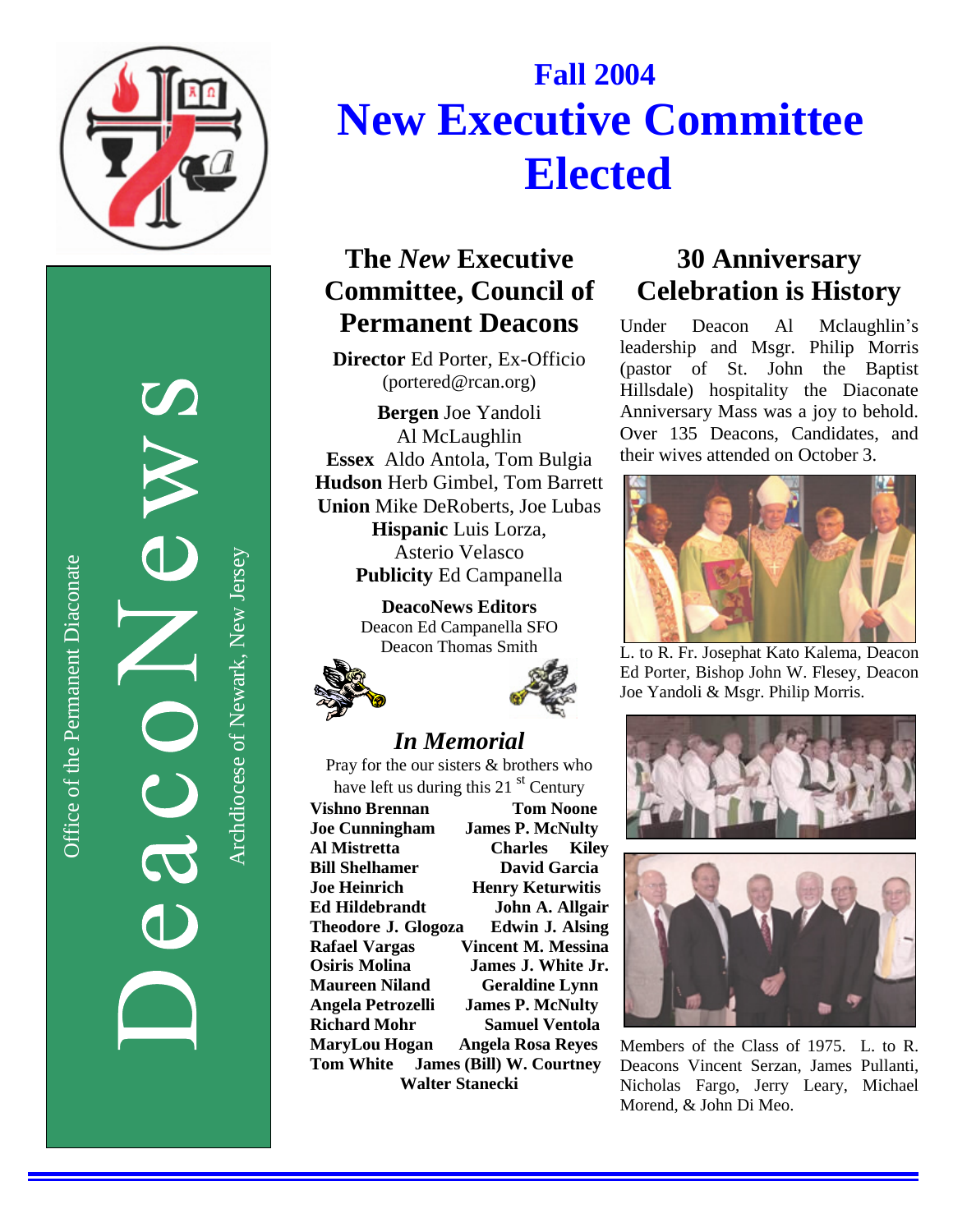#### **DeacoNews Fall 2004 http://mywebpages.comcast.net/edcampy/ Archdiocese of Newark**

### *The Director Speaks*



#### *Deacon Ed Porter*

The members of the Executive Committee of the new Council of Permanent Deacons will hold their organizational meeting in January. I'm pleased to list below the accomplishments of the outgoing Council during their term in office:

1.New photo-ID cards were assembled and distributed.

2.The newsletter that you're now reading was re-designed following the passing of its originator, Deacon Charles Kiley.

3.All deacons and men in formation are now on E'Mail and will receive information via this source as well as US Mail.

4.The by laws of the Conference of Permanent Deacons were revised and the name was changed to Council of Permanent Deacons.

5. Through the efforts of the Council, the name and assignment of each deacon is now printed annually in the official Archdiocesan Directory.

6.With much success, the Council urged the formation of local support groups of deacons throughout the Archdiocese.

7.The new annual celebration for all deacons and wives will be held on the feast of St. Francis. The first of this event was held on October 3, 2004 primarily to honor the 30th Anniversary of the first ordination of Permanent Deacons in this diocese.

8.Instructions for Funeral Procedures for Deacons has been outlined and distributed.

9.A letter of condolence has been prepared to be sent to the widow of each Deacon who passes into eternal life.

10.Procedures for requesting a new assignment or relocating to another locale may now be obtained through the Directors office.

Deacons of the Executive Committee of the Council and the Associates, who so willingly gave their time and efforts, deserve our heartfelt congratulations for a job well done. Your three year term has been most productive and we owe you this message of our sincere appreciation.

## *2004 Region III Assembly of Deacons and Wives November 12-13, 2004 Pocono Manor, PA*

With 253 deacons & wives in attendance, the 2004 Assembly of Deacons and wives began with an early dusting of snow. The Pocono Mountains provided beautiful wintery backdrop for the evening.



After a sumptuous dinner, we all convened to the main ballroom for the Keynote speaker and evening prayer.

The Keynote Speaker was Deacon Candidate Michael York, Class 2005 The following is a synopsis of his presentation:

The time we will spend in this assembly can be described as "Kairos...God's special time"...."a time set apart by God for a particular occurrence."



Think back to when it was six months before your ordination as deacons. Deacon wives, think about what it was like for you and your husband. Undoubtedly you were excited, maybe a little nervous. You were like the first apostles; ready to serve Christ in whatever ministry He called you...You were the embodiment of what St. Paul describes 1 *Corinthians 12:1-11*..."*a group of men with different gifts, but the same Spirit, different ministries, but the same Lord*..."Where you were back then, I am, with 35 other men, in formation for the permanent diaconate in service of the people of the Archdiocese of Newark ...and.... doesn't St. Paul's letter to the Corinthians perfectly describe this assembly of deacons and their wives here today...a powerhouse of different gifts, but the same Spirit. Unity in diversity!

Most likely you have been asked, at least once, why did you become a deacon? When I was asked recently why I am becoming a deacon?, my immediate response was *Mt25:35-36*. "*For I was hungry and you gave me food, I was thirsty and you gave me drink, I was a stranger and you welcomed me, naked and you clothed me. I was ill and you comforted me, in prison and you came to visit me*." Perhaps this single scripture passage describes better than any other, why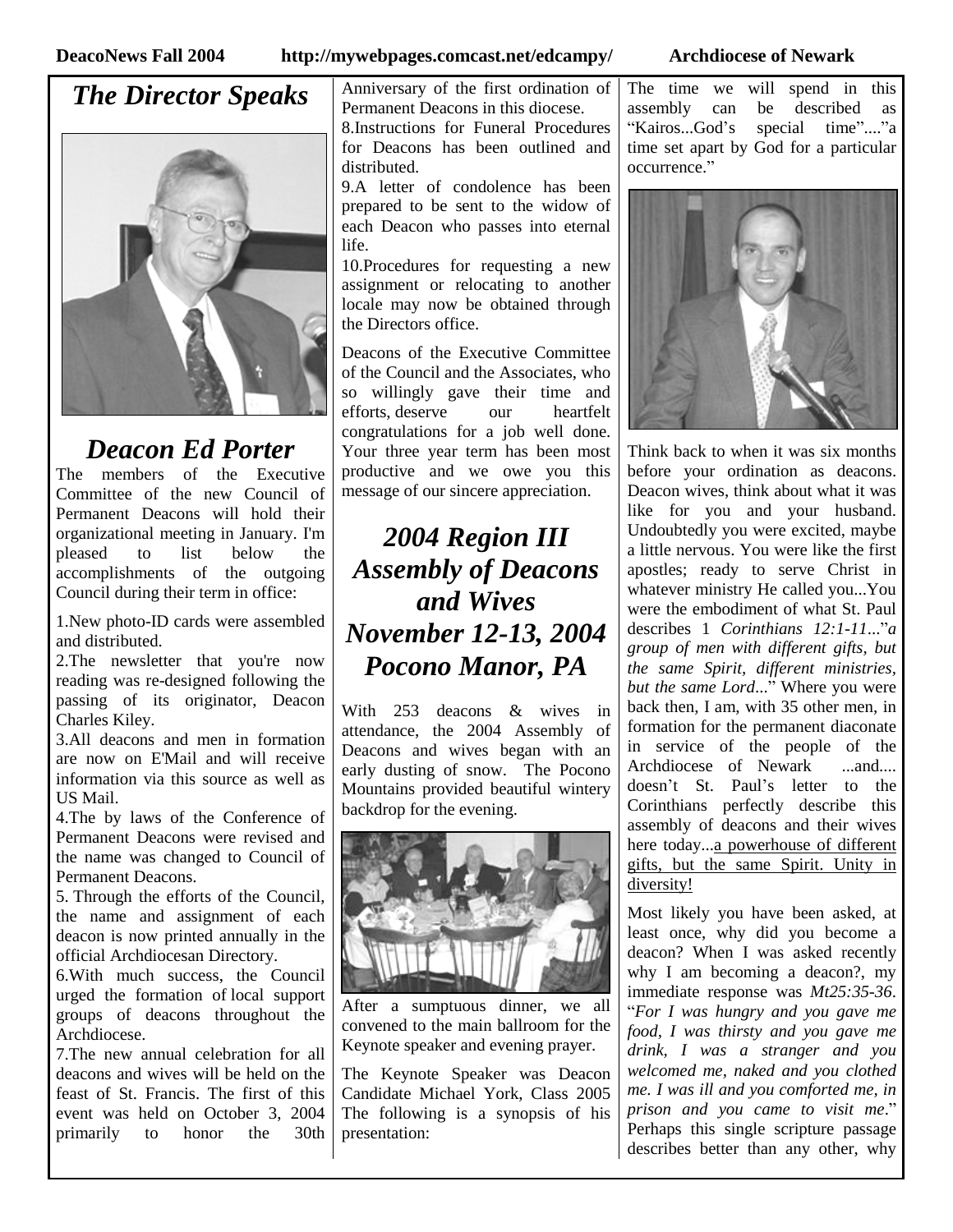#### **DeacoNews Fall 2004 http://mywebpages.comcast.net/edcampy/ Archdiocese of Newark**

one becomes a deacon. Right behind that I can point to *1 Peter 4:10*, "*put your gift at the service of one another, each in the measure he has received."*...and the measure I and each one of us received has been **great**....and the gift that we give is that of **self** .

The examples and lives of deacons has been the greatest and single largest factor in my responding "yes" to the call to the diaconate...to accepting the challenge to serve...if it were not for them...I would not be where I am today in my diaconate journey.

Prison ministry is at the heart of my journey towards the diaconate.and I think about why I go to minister to the incarcerated. It is for the same reason that each of us serves in the ministries we do...we find Jesus in those we serve...

However, at one time I responded to Christ like: Isaiah...*"Woe is me, I am doomed! For I am a man of unclean lips living among a people of unclean lips!"*(*Isaiah 6:5*) or like St. Paul: "*For I am the least of the apostles, not fit to be called an apostle"* (*1 Corinthians 15:9*) or like St. Peter: *"Depart from me Lord, for I am a sinful man."*(*Luke 5:8*) I wanted to stay on the shore, comfortable and secure...but Jesus kept telling me: *"Put out into deep water and lower your nets for a catch."* (*Luke 5:4*) The safety of the shore was an illusion! I realized that I am to lure the world to Christ by deeds, by example and sometimes with words. I listen to Mary's words at the wedding feast at Cana, intended for me, for us... *"Do whatever my Son says to you!"*(John 2:5) to help be the light of Christ to those we minister and serve.

(Audio of Mike's presentation is available, in its entirety, on the Deacon Newsletter Web Page (for DSL & Cable users  $-$  the file is very big and will require a long download time for "dial-up" users)

After Michael's inspiring presentation Deacon George Ross led the assembly in Evening Prayer. The following Morning Prayer was led by Deacon Martin Macaluso.



We then settled down for a very insightful teaching on the "Zacchaeus Experience" presented by Bishop John Flesey, Auxiliary Bishop of Bergen County. He interlaced his presentation with humorous and thought provoking anecdotes. Much note-taking took place as we gather "fodder" for future homilies.

*Luke 19:2-8 "Now a man there named Zacchaeus, who was a chief tax collector and also a wealthy man, when he reached the place, Jesus looked up and said to him, Zacchaeus, come down quickly, for today I must stay at your house. But Zacchaeus stood there and said to the Lord, Behold, half of my possessions, Lord, I shall give to the poor, and if I have extorted anything from anyone I shall repay it four times over".*



Zacchaeus's response to his calculated encounter with Jesus turned him around in such a way that his witness was stunning to all in-ear shot.

The Wives were treated to Patricia H. Livingston, nationally known speaker & author. Best known for her works: *This Blessed Mess, Lessons of the Heart and Finding Hope Amidst Life's Crisis.* Patricia is recognized as a



leader in pursuing and advancing the cause of women in the church. Her talk focused on being open to the awareness of the blessings we receive every day. Practical sharing moved all to a sense of peace, joy and creativity. Pat pointed out that she found, In the midst of all the chaos of life, blessings and hope to carry on.

After lunch & checkout we were all introduced to Deacon W. Leo McBlain,, Director of the Permanent Diaconate in the Camden Diocese. Deacon McBlain will be manning the helm for the next Region III Assembly of Deacon s & Wives. Ed Porter is passing the baton after 12 years of exemplary efforts in providing Region III with excellent programs.



The Eucharistic Liturgy team left to right is Deacon Jack Lynch, Rev. Msgr. Vincent Grimalia - Diaconate Director in the Scranton Diocese. Deacon Candidate Michael York, Deacon Daniel O'Neill and Margaret O'Neill.